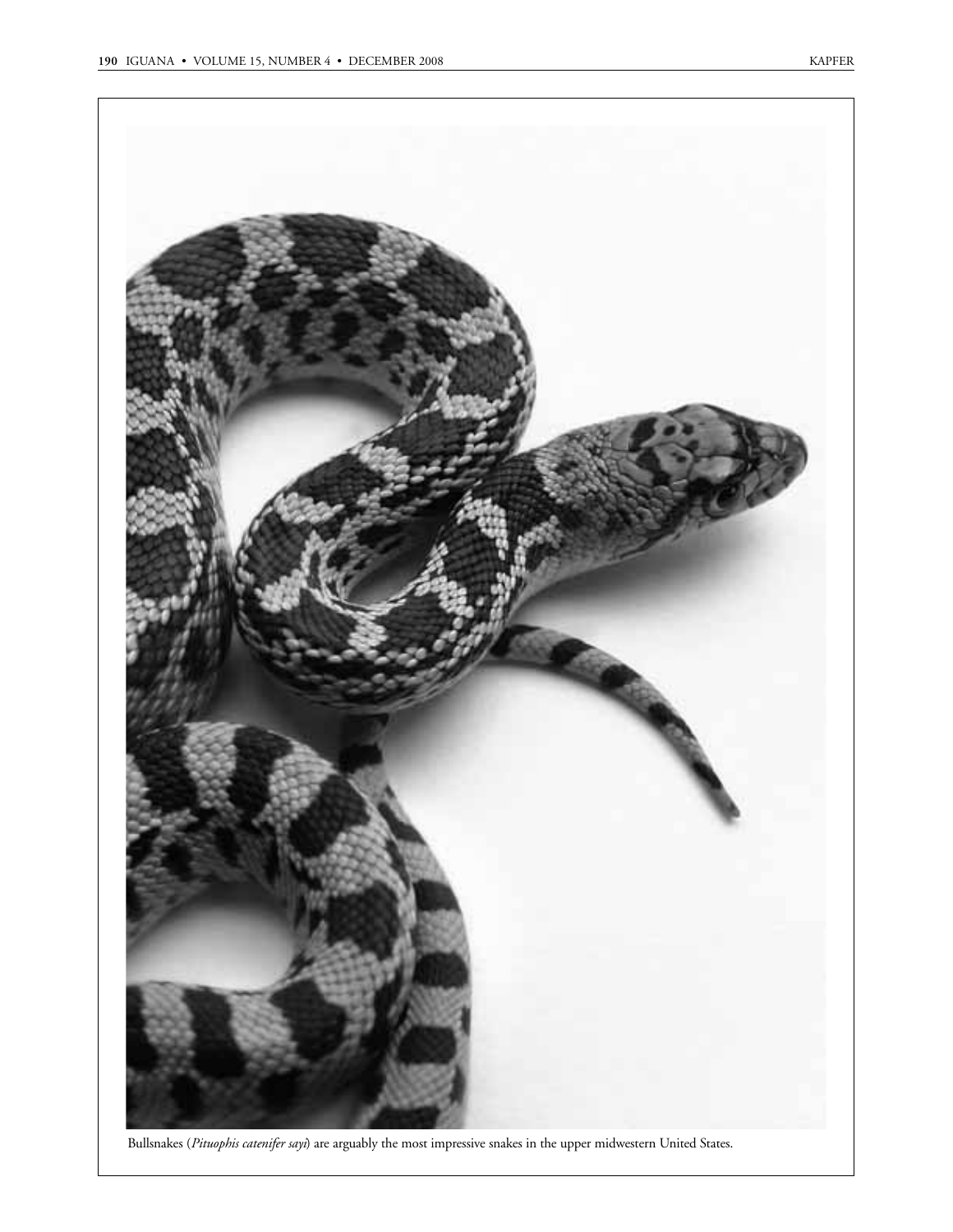# **Chasing Bullsnakes (***Pituophis catenifer sayi***) in Wisconsin: On the Road to Understanding the Ecology and Conservation of the Midwest's Giant Serpent**

Joshua M. Kapfer

Senior Environmental Scientist and Wildlife Biologist Natural Resources Consulting, Inc. 209 Commerce Parkway Cottage Grove, WI 53527

Photographs by the author except the facing page and where indicated.

When herpetologists weigh their options for new study<br>locales, the upper midwestern United States (UMUS) locales, the upper midwestern United States (UMUS) does not leap to mind. This is particularly true of Wisconsin, which might evoke visions of Holstein cattle and knee-high snow for six months out of the year. To those who were born in warm climates, the "Badger State" might as well be the North Pole — certainly not a destination for herpetofaunal research. Also for this reason, graduate students in herpetology searching for tiny bits of space or funding to eke out an academic existence do not first cast their eyes northward. In addition to the cold, they perceive a lack of herpetofaunal diversity, which is true when compared to the tropics. However, the UMUS has a *nice* number of native species (I like to say a "manageable" number<sup>1</sup>), about many of which surprisingly little is known. Couple this with the fact that, for many of these species, the UMUS represents the periphery of their geographic distributions and an intersection of various habitat communities, interesting research questions start coming to mind. Therefore, conducting herpetological research in the UMUS (or, specifically, Wisconsin) can be a rewarding endeavor for those who pursue it.

Snakes are the most speciose group in this region, with slightly over 20 native species occurring here. Of these, the subfamily Colubrinae is largest, represented by six species: Smooth Greensnakes (*Opheodrys vernalis*), Racers (*Coluber constrictor*), Eastern Milksnakes (*Lampropeltis triangulum triangulum*), Western Foxsnakes (*Pantherophis vulpinus*), Gray Ratsnakes (*Pantherophis spiloides*), and Bullsnakes (*Pituophis catenifer sayi*). Among the true constrictors in this sub-family, Bullsnakes are arguably the most impressive in stature, often exceeding 5 ft (~150 cm) in snout-to-vent length (but I've received unconfirmed reports of 8 ft, or 240+ cm, individuals in Wisconsin). While this may not sound impressive to those who are fortunate enough to study boas and pythons, in a region where people mostly encounter gartersnakes that are less than a foot  $(-30 \text{ cm})$ in length, a five-foot plus snake is impressive.

The distribution of the Bullsnake in North America once was vast. In fact, members of the genus *Pituophis* have a historic range that covers much of the United States, from the eastern to western coasts, north into Canada, and south into Mexico. Bullsnakes are the most widely distributed species within this group, and their range encompasses most of the Great Plains Region and a portion of the Midwest. The Great Plains Region once was dominated by prairies and grasslands, and this habitat has become synonymous with Bullsnakes and Gophersnakes. Much of this habitat has been converted to agriculture since the time of European settlement, and, because of this, Bullsnakes now are most often associated with agriculture and the rural landscapes where they persist. In fact, the Bullsnake is often referred to as a "friend of the farmer" because of the voracity with which it consumes rodents. As early as 1926, Hisaw and



A map outlining habitat types available to radio-tagged Bullsnakes within the author's southwestern Wisconsin (USA) study area from 2003 to 2005 (permission to use copyrighted material granted by the American Society of Ichthyologists and Herpetologists).

<sup>1</sup> Wisconsin has 22 species of snakes, 11 species of turtles, four species of lizards, and 19 species of frogs, toads, and salamanders.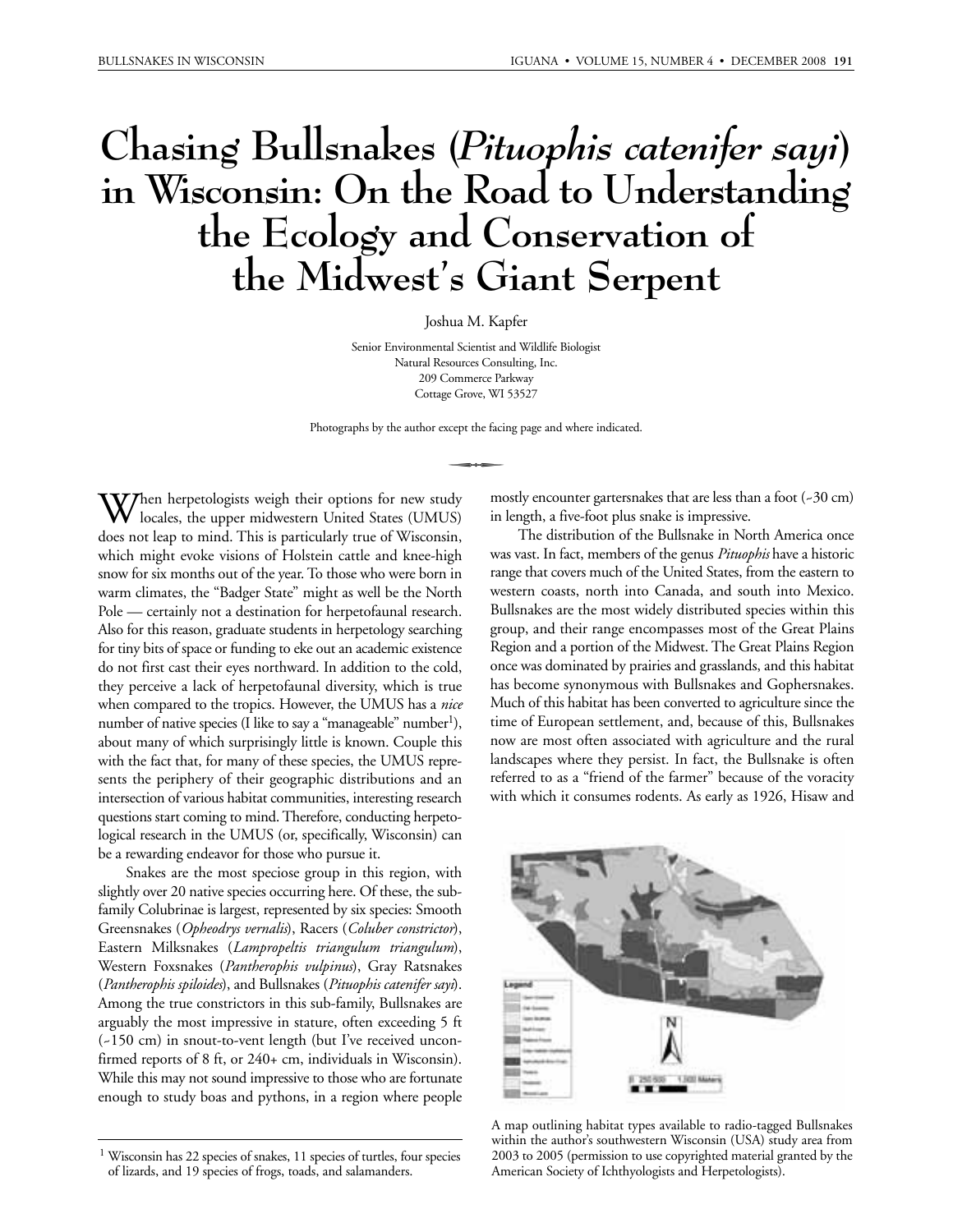Gloyd reported on this species' ability to control "injurious" rodents and, more recently, Rodríguez-Robles (2002) reported that mammals such as pocket gophers, mice, and ground squirrels make up 75% of the diet. Unfortunately, this association with agricultural habitats often leads to mortality, as Bullsnakes spending an appreciable amount of time in agricultural fields often are killed inadvertently by farm equipment (see below and Kapfer et al. 2008a).

Despite their nearly pan-geographic distribution in North America, their importance in rodent control, and reported declines in several Midwestern states, relatively little research has been conducted on members of this genus. Although some studies have focused on habitat selection and movement patterns of Great Basin Gophersnakes in Utah, California, and British Columbia (Parker and Brown 1980, Shewchuk 1996, Rodríguez-Robles 2003) and the Northern Pinesnake in Tennessee and Florida (Gerald et al. 2006a, 2006b; Burger and Zappalorti 1998), the Bullsnake has received less attention. Until recently, the most thorough research on habitat associations and movements of this species had been conducted by Fitch (1999), who spent 50 years studying an entire snake assemblage in Kansas, and an unpublished report from Nebraska by Fox (1986), whose goal was to control snakes that were eating waterfowl eggs on a wildlife refuge. With the exception of Moriarty and Linck (1998), no studies of their ecology in the Midwest had been conducted. Although interesting, this study focused on the movement patterns of transplanted Bullsnakes that had been re-introduced into a recreated prairie, and the results may not be indicative of natural populations.

In Wisconsin, Bullsnakes are known primarily from disjunct populations in the southern and western parts of the state. Many factors are believed to have contributed to the decline of this species in the UMUS. Likely explanations include loss of preferred habitat via conversion to agriculture or encroachment of woody vegetation and mortality due to anthropogenic causes. Only a handful of Bullsnake sites in Wisconsin are found on public land, to which access for research is easily granted. Few of these sites control vegetative succession (invasion of grasslands by woody vegetation resulting from fire suppression), and the persistence of Bullsnake populations at such locations remains uncertain. This, coupled with their rarity in the state, makes

them a difficult species to study if one hopes to achieve the large sample sizes necessary for conclusive results.

# **The Evolution of a Graduate Student Project**

In 2002, my master's research at the University of Wisconsin-La Crosse was drawing to a close. At that time, I remember becoming intensely interested in the colubrine snakes of Wisconsin. Prior to that, I had focused my attention on the survival of tadpoles in agricultural ponds. However, even while collecting data for that research, I recall spending a substantial amount of time digging through piles of debris and flipping cover-boards in hopes of finding a snake or two at my study sites. Although I had enjoyed my research on frogs, my interests obviously were shifting. Soon, I was scouring literature databases for published information on colubrine snakes in the upper Midwest … and finding very little beyond what was contained in field guides. Clearly, this was the avenue I wanted to pursue as a researcher. Most snakes in this group were interesting ecologically, research on them was uncharted territory in the UMUS, and, most importantly, they were big constrictors (and big equals more fun in my book). Of species native to the region, the biggest (and therefore, likely to be the most fun to research) was the Bullsnake.

Looking back, I realize that I had been fortunate as a graduate student. I wanted to conduct research on Bullsnakes, but that was only half the battle. I needed a home at a university, a graduate advisor, and funding (for my research and to pay my bills). Luckily, I was able to convince Dr. James Coggins at the University of Wisconsin-Milwaukee that, although he was a parasitologist by trade, he really needed to take on a wannabe herpetologist as a grad student. I also had the support of the Wisconsin Department of Natural Resources, Bureau of Endangered Resources Herpetologist Bob Hay (an outstanding field herpetologist), who proved a source of excellent advice on countless occasions. In addition, Dr. Erik Wild, a herpetologist I had known for several years from the University of Wisconsin-Stevens Point, agreed to be an adjunct member of my graduate committee, for which I am forever grateful. Had these three individuals not been willing to be a part of my research, it would not have happened. On the downside, I would have to conduct my research on a very tight budget. I was able to acquire small grants that covered transmitters and implantation, PIT tags, and a GPS



This male Bullsnake was the first snake captured and implanted with a transmitter.



This Bullsnake was the only female that survived all three years of radio-telemetry research.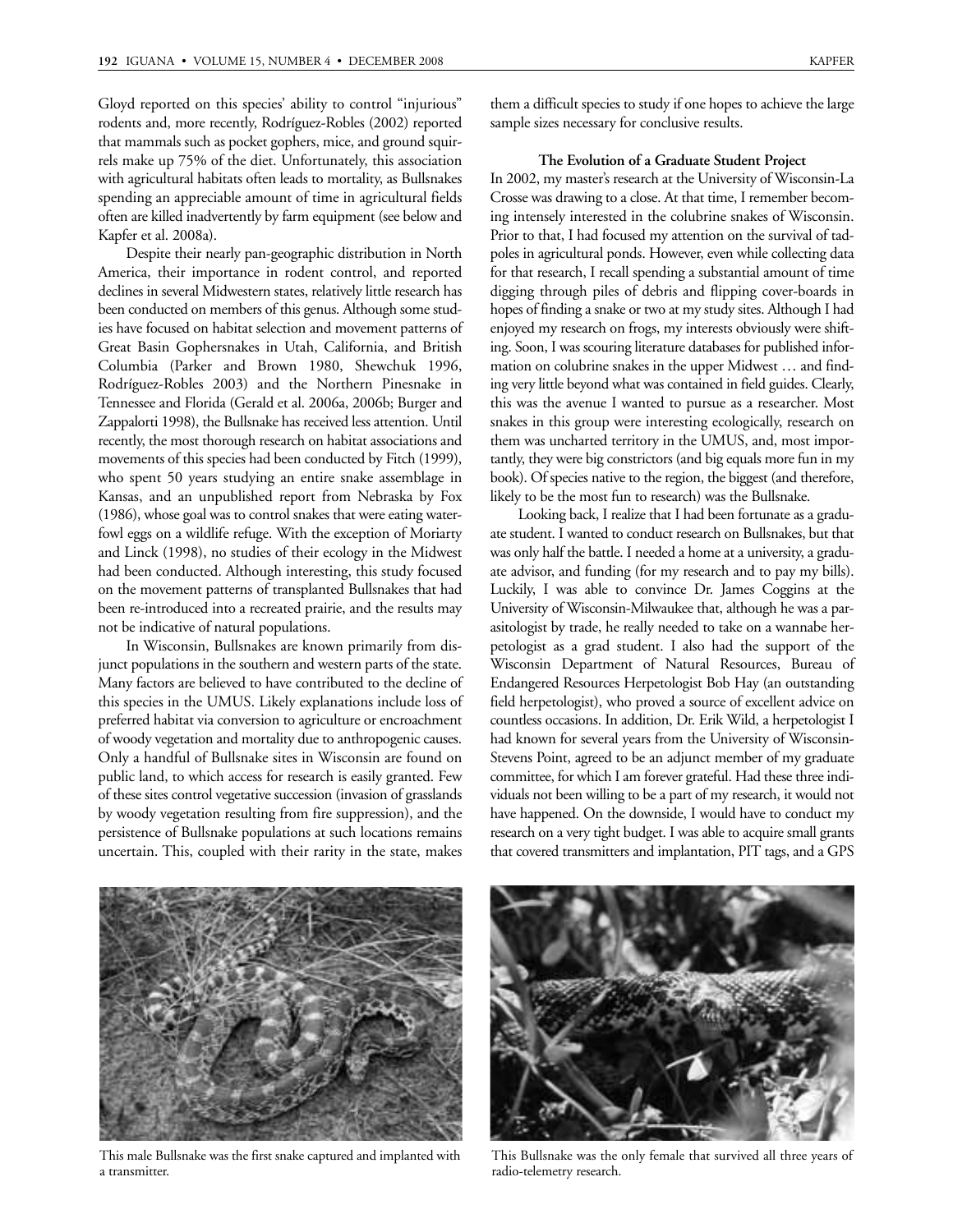

The author holds a male Bullsnake, the largest individual tracked during the study. Unfortunately, it was killed and eaten by a coyote.

unit. The rest was borrowed or out-of-pocket, but I didn't care — I was going to conduct research.

In the spring of 2003, I began work in southwestern Wisconsin, an area associated with the "Lower Wisconsin River Valley." At the time, I decided that radio-telemetry, a well-established method for studies of snake ecology, would be employed to track snakes for three years. Prior to this research, I had been involved in a USGS radio-telemetry study on Leopard Frogs (*Lithobates pipiens*) in Minnesota, and had learned the subtleties of using the technology, which seemed (and still seems) to be the best possible option for elucidating detailed information about the habitat selection and movement of such secretive critters. With help, by April of '03 I had found a site likely to yield enough snakes to make good use of the transmitters I could afford (approximately 20).

The first day of fieldwork was quite an experience. Bob (Hay) and I went to the study site in late April, hoping that the snakes had started to emerge from hibernation. We began walking across the prairie on a cloudy day and after only 15 or 20 minutes, I heard Bob say, "There's one, right there!" Sure enough, moving across the edge of a sandblow was a beautiful male Bullsnake. We were both pretty excited. Those who study amphibians and reptiles know that you can spend hours or days searching for some species and not find a single individual.

With our first snake in the bag, we split up. I went west, scouring brushy hillsides, and Bob went straight ahead, toward a more open hillside. As I worked over the slope, I occasionally glanced over at Bob to see if he was having any luck, but never got the feeling that he was finding anything. "That's alright," I remember thinking to myself, "If I can catch one snake every time I come out here, I'll still have a decent sample by May." About an hour later, we met in the middle on a large open hillside, with exposed rocky shelves and outcroppings around us. For a few minutes, we considered quitting. What we didn't realize was that things were about to get very busy. After deciding that we shouldn't give up so easily, we both started poking around brushpiles on the hillside where we had met. Within minutes we found another snake — a big one, then another. A few minutes later, we found yet another. I was amazed at how our luck had changed! We could hardly get the pillowcases ready fast enough to hold one snake before finding another. All in all,



This female was killed by a plow during the crop harvest in early fall 2005.

our day ended with eight Bullsnakes captured and ready for transmitter implantation. What a great start for the research project! At that time, I had no idea how fortunate we had been. Later I was to learn just how difficult these snakes are to find.

#### **Bullsnake Populations and Sources of Mortality**

That first year (2003), I ended with 21 adult Bullsnakes with implanted transmitters. This included the eight found on the first day of the study and four found with help from a UW-Madison Vertebrate Zoology class of approximately 50 students. This would be my most productive year for finding new snakes. In 2004 and 2005, I found 20 and 15 individuals, respectively. The most troublesome part of this decline in the number of new snakes was that females were encountered less frequently than males. In general, despite the large number of snakes caught that first day, Bullsnakes were not very abundant at this site, and I estimated a density of only 0.42 adults per hectare at the end of the study. Recapturing snakes without the aid of telemetry equipment also was very difficult. The low number of recaptures with only one surveyor present (i.e., me) made it unlikely that an adequate estimate of population size could be made. Only with the help of the UW-Madison students was I able to get recaptures within a reasonable amount of time. My only consolation was that low recapture rates in snakes of this genus are not uncommon (Fox 1986, Diller and Wallace 1996, Shewchuk 1996, Fitch 1999).

Bullsnakes face numerous daily pressures in addition to the long-term loss of suitable habitat. Traffic, farm equipment, wanton killing by unknowing landowners, and (I found during my research) predators all pose significant threats (Kapfer et al. 2008a). When I began tracking Bullsnakes in '03, I felt confident that few, if any, natural predators would consider taking an adult snake. I was fairly certain that birds of prey probably consumed juveniles and numerous predators likely ate hatchlings. However, I never believed that mammalian predators (such as coyotes) would be much of an issue, thinking that more abundant prey would result in a greater caloric payoff per unit effort than snakes. In fact, on numerous occasions, I saw coyote kill sites containing the remains of rabbits, turkeys, pocket gophers, and even deer. However, my assumptions were incorrect. In one year (2004), nearly all of the snakes consumed were taken by coyotes. Most of this mortality corresponded with heavy spring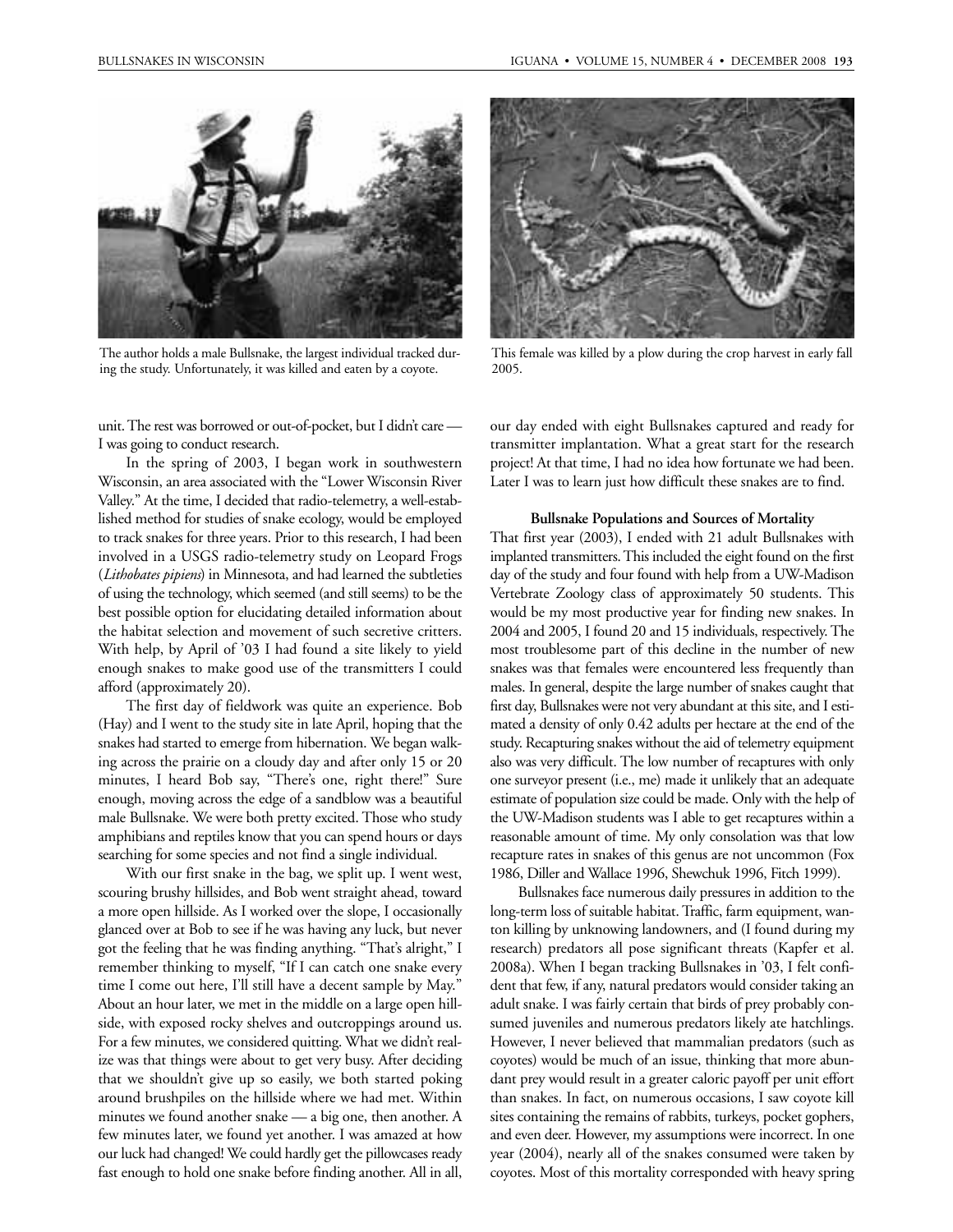

Snakes frequently came into contact with humans. This individual was found near a farmhouse and might have been killed if the landowner had not been sympathetic toward snakes.

rains, which Jackson (1961) suggested could result in higher than normal leveret (= baby rabbit) mortality due to exposure. Could this have caused coyotes to shift from a preferred prey of rabbits to snakes? Possibly, but without having examined prey availability more closely, I can't say for certain.

In 2003 and 2005, farm equipment was, by far, the greatest cause of mortality in radio-tagged snakes, with females invariably experiencing higher mortality rates than males. In fact, in all three years pooled, the mortality rate for females with implanted transmitters was nearly 44%, compared to 14% in males (and nearly 27% for all snakes). Furthermore, most of the females taken by coyotes were gravid and likely killed prior to egg deposition, which is not a good omen for the persistence of these snakes in the region.

I did find that, despite equipment-related mortality, most local farmers were sensitive to this species. Many actually liked having Bullsnakes around, due to their effectiveness as rodent predators. Several of the local landowners actually accompanied me when I tracked my test subjects, hoping to get a look at them and see exactly what I was doing. Yet, agricultural equipment posed a definite threat to Bullsnake survival at this site. I found it strange that, despite the presence of suitable non-agricultural habitat readily available to the snakes I was tracking, many ventured into agricultural fields and often died. Considering my low Bullsnake density estimates compared to apparently abundant prey, competition for food seemed an unlikely reason for them to enter agricultural fields. Regardless, the tendency of this species to enter a burrow when danger approached did not save them from the digging tines of equipment used to harvest crops. Although most of the local farmers would not actively harm Bullsnakes, snakes hidden in burrows below crops were inadvertently killed by plows on several occasions.

## **Preferred Habitat and Movement Patterns**

Aside from determining sources of mortality, a principal goal of my research was to document movements and habitat selection. The best available information on preferred habitat of this snake in Wisconsin was anecdotal, and came from Richard C. Vogt's (1981) field guide, *Natural History of Amphibians and Reptiles in Wisconsin* (Milwaukee Public Museum Press). Because Bullsnakes are considered rare or declining in several states in the UMUS (i.e., Minnesota, Iowa, and Wisconsin), a rigorous study on preferred habitats and movement patterns was necessary to facilitate their conservation.

Generally, this species is reported to prefer open canopy, short-grass prairie, or grassland habitats. I believed that these would be the habitats selected by the snakes I was tracking as well. The result of my research, however, was not so cut-anddried. Throughout the year, I located individuals in habitats that I would never have imagined them using. For example, on more than one occasion, I followed individuals through dense underbrush in closed canopy hardwood forests on bluff sides (not a desirable task in the high humidity, 90°-days of July or August). I found later that these habitats were not preferred when their availability was considered (combined with agriculture, they equaled nearly 65% of the available habitat). This was not terribly surprising. What did surprise me, however, was that the traditional Bullsnake habitat (i.e., prairie and grassland) also was not preferred when based on its availability.

The habitat that was preferred by males and females in all three years of the study was open canopy, south- or west-facing bluffs. This was despite the fact that this habitat comprised only ~3% of available habitat (Kapfer et al. 2008b). Communal denning sites often are found on exposed bluff slopes such as these, so I had previously believed this habitat would be important to the Bullsnakes only immediately before and after winter dormancy. I had not anticipated that it would be used by snakes more than other available habitats in every season.

What I believe is important regarding my results on habitat preferences is that most long-term plans for prairie habitat management with which I have experience seem to focus mostly on eliminating woody vegetation (even native species, such as oaks) in flatland habitats. While helping native herbaceous

**Table 1.** Comparison of the percentage of the study site comprised of different habitats and proportion of total snake locations occurring in each habitat type.

| <b>Habitat Type</b>     | <b>Percent Snakes</b> | <b>Percent Availability</b> |
|-------------------------|-----------------------|-----------------------------|
|                         | in Habitat Types      | of Habitat Types            |
| <b>Bluffside Forest</b> | 10                    | 37                          |
| Row Crop                |                       | 28                          |
| <b>Flatland Forest</b>  | 4                     | 5                           |
| Pasture                 | 3                     | 5                           |
| Roadside                | 2                     | $\mathcal{D}_{\mathcal{L}}$ |
| Edge (ag/nat)           | 6                     | 3                           |
| Open Grassland          | 13                    |                             |
| Oak Savanna             | 15                    | 6                           |
| Open Bluff              | 33                    | 3                           |
|                         |                       |                             |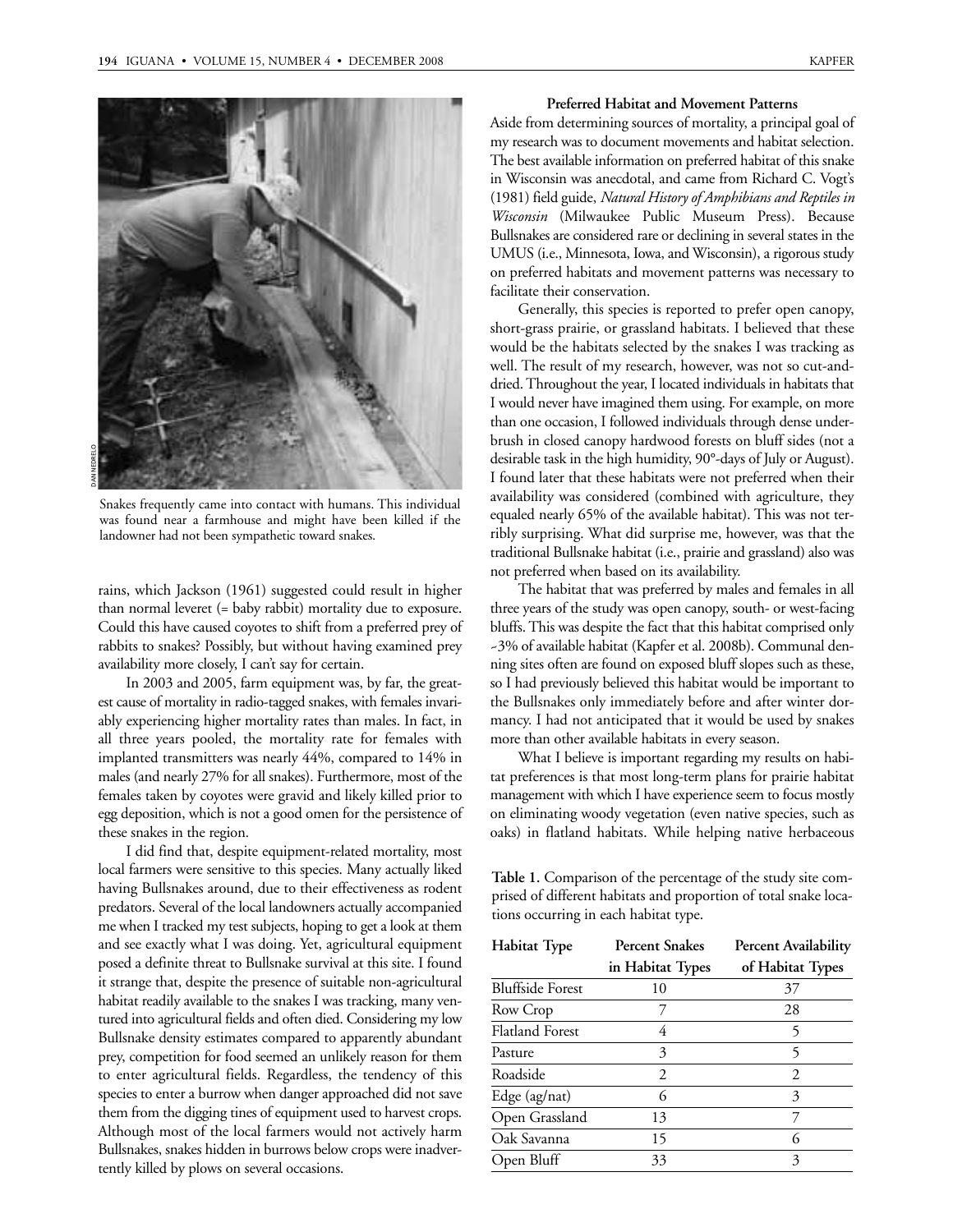

Bullsnakes have a unique pattern unlike that of any other snake in the midwestern United States.

prairie vegetation proliferate is obviously important, a habitat with greater structural heterogeneity might be of greater value to wildlife — including reptiles, for which the elimination of woody vegetation tends to eliminate thermoregulatory opportunities. Ground temperatures on sand prairies are very high and often exceed 50 °C (pers. obs.). Although some reptiles may be able to tolerate such temperatures, I found that the average ground temperature where I observed Bullsnakes ranged from 29.8–30.7 °C (with body temperatures of 25.2–26.7 °C; Kapfer et al. 2008c).

Very open, short-grass habitats also contain fewer types of refugia from predators. Bullsnakes, for example, often were observed seeking shelter in fallen oak trees, brushpiles, or tangles of native woody vegetation (e.g., raspberry). If large expanses of such open flatland habitat are the goal for habitat managers, maintenance of edges or savanna-type habitats should also be considered. These can create refuges and movement corridors for wildlife. Regardless, in the UMUS, open south- or west-facing bluffs are critical habitats for this species. Therefore, clearing these slopes, if they are present on a particular site, may be necessary for the persistence of these snakes.



Snakes might be attracted to agricultural fields because winter-wheat fields look like grasslands in early spring. Tim Muehlfeld is an enthusiast and a good friend who assisted the author on numerous occasions.

Understanding the spatial ecology of this species is also important for their conservation. For example, knowing the distances that individuals travel or the areas they typically patrol during the active season can provide insights into the critical sizes of habitats that should be preserved. Something that became apparent early in the study was that these snakes are capable of moving long distances. On average, individuals moved nearly 35 m/day (Kapfer et al. 2008b). They also patrolled large home ranges. I measured home range using two different methods: (1) Minimum convex polygons are determined by simply connecting the outermost locations of an individual on a map, which then becomes the boundary of its homerange; and (2) Kernel estimates use the density and spread of location points for a radio-tagged individual as if they were plotted on a histogram, resulting in a greater proportion of the home range centered around areas where the highest density, or intensity, of locations occurs. Isopleth lines are generated, based on relative intensity of point concentrations, which allows core areas of the home range to be delineated. With this method, one can estimate the area that the animal is likely to patrol, while eliminating locations determined to be outliers. Minimum convex polygon home ranges ranged from 20 to nearly 50 hectares in tracked snakes, whereas kernel estimates for the same snakes ranged from 40–95 hectares. Both methods, however, indicated that these snakes moved about in large areas, suggesting that very large habitat preserves might reduce travel into agricultural fields or across roads, where mortality is high.

Although I rarely found snakes in the same location in subsequent observations, they often returned to the same locations after varying periods of time, resulting in a high fidelity for specific spots within their home ranges. This has obvious conservation and management implications: (1) Snakes that return to the same spots frequently may be accidentally killed during intense management practices (i.e., burning or cutting of undesirable vegetation that are conducted at the same locations annually); and (2) unscrupulous snake collectors can have a profound effect on Bullsnake populations by checking the same locations annually.

#### **Finale**

The following example of this species' tendency to end up in strange places also illustrates how the unpredictable nature of field research generates a need for future exploration of observed phenomena. This particular event came on a day when a friend of mine (Tim Muehlfeld) and I were tracking a male Bullsnake around a farmhouse. I had heard the snake's signal in the vicinity two days prior, but had not yet been able to ask the landowner for permission to enter his property. On this day, however, we did talk to the gentlemen who owned the property, and he was very willing to let us track the snake. I told him that it might be near his house and he seemed to become even more eager, wanting the snake moved so it would not scare his wife. We obliged and began searching for this snake's signal around the house's foundation, but I was surprised to find that the signal was very weak unless I pointed the antenna almost straight up.

At first I thought the snake might have moved to the backyard, and the signal became slightly stronger when we made our way around to the back of the house and into the entrance to his garage. I wondered if the snake was in the garage, behind the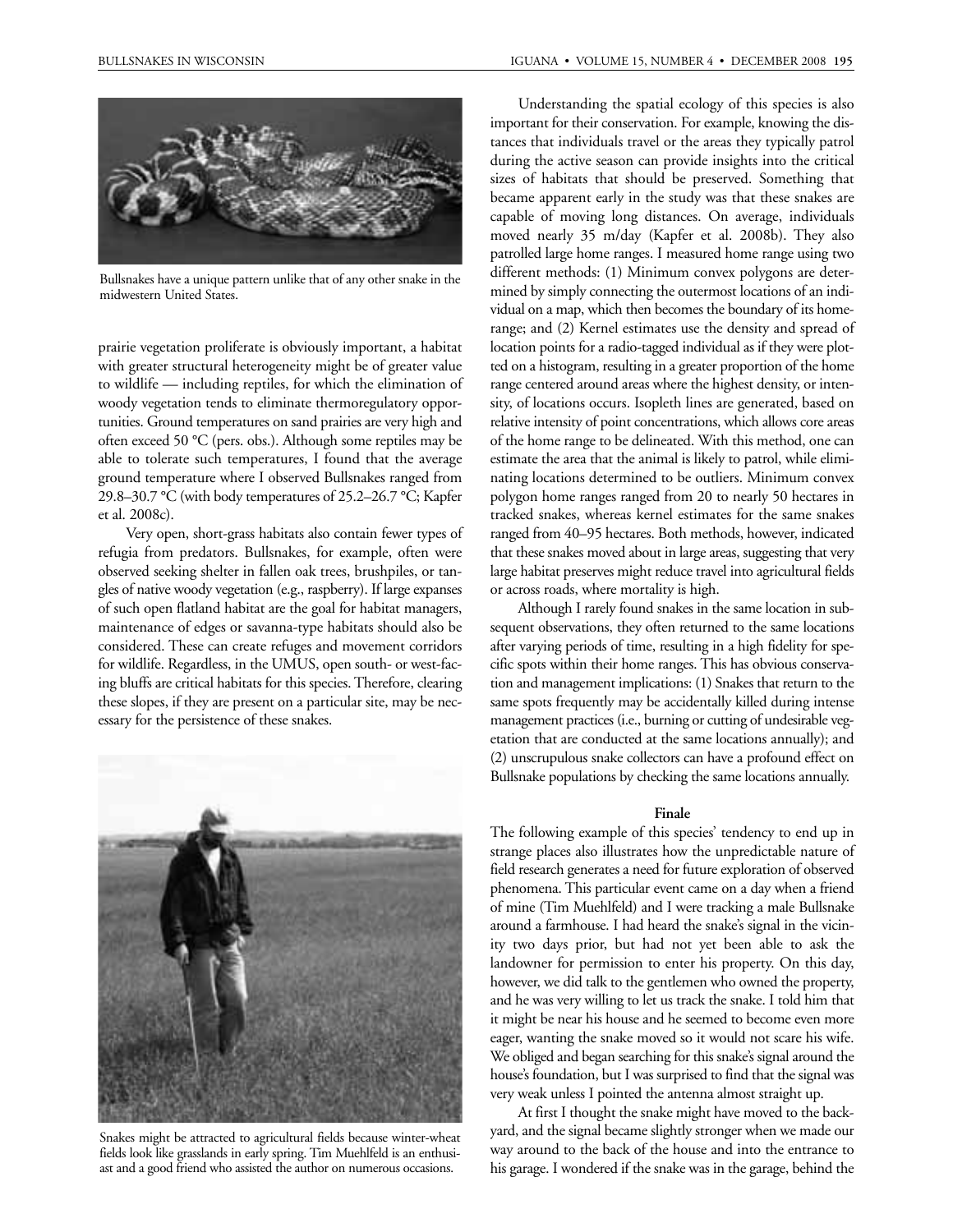

An open bluff used by Bullsnakes in the upper Midwest. Note also the extensive agriculture in the adjacent flatlands.

garbage cans, or in a corner hunting rodents, but the signal seemed to be overhead. Not only was it overhead, it grew stronger as we moved toward the entrance to his house from the garage. I could tell that the landowner was uncomfortable with the thought of the snake being in his house. He looked at us and said, "Do you want to go inside the house?"

Within minutes, and after removing our dirty field shoes, we were cautiously moving about his living room in our stocking feet (I have to admit, it felt strange having to worry about breaking ornamental glassware with a telemetry antenna, which was something I never thought I would have to consider during my research). The signal strength quickly guided us to the upper level of the house, down a hallway, and into the bathroom. My first thought was "you're kidding! This snake is actually going to be in the toilet — the urban legend will come to life before our eyes!" Fortunately, that was not the case. What we did determine was that the signal was higher still, and strongest in a small area of the ceiling directly above the shower. The landowner immediately turned to me and asked, "Do you want to go into the attic?"



Although snakes used this incredibly thick understory vegetation under a dense canopy, it was used infrequently compared to its prevalence at my study site.

So, with him as our guide, the three of us marched to a ladder that led to a small rectangular opening in the ceiling of his home. Upon entering the attic, Tim and I shared the same feeling of dread. It was incredibly hot and not at all what I imagined a place where I would find a Bullsnake to be like. My first thought was that the animal had been eaten by a raccoon, which had swallowed the transmitter and was now in this man's attic. Looking back on it, such a scenario was as unlikely as us finding a Sasquatch, but strange things come to mind when you're in bizarre situations.

The next problem was that the attic was pitch black and not a "finished" room. We had to walk across cross beams between which insulation had been packed. Wearing only socks, balancing on narrow wooden beams in the dark, and holding a large telemetry antenna, I attempted to locate the snake in the beam of two small flashlights. The increasingly strong transmitter signal told us that the snake (or at least its transmitter) was somewhere in the attic.

Trying to get my bearings in the dark, I swung the antenna to the left and the signal got stronger. "It's somewhere over there," I said. "We've got to get this snake out of here before my wife gets home," the landowner replied uncomfortably. So, carefully stepping on crossbeams and grabbing anything overhead that we could use to stabilize ourselves, we moved in that direction. As the roof sloped downward, we noticed a long crack that allowed a small amount of light into that corner of the attic and, upon our arrival, saw a small group of birds make a hasty exit through the crack. At that point, I knew if that crack was large enough for birds to get in, it was large enough for a snake and maybe we weren't looking for a dead snake after all. Then Tim spoke up: "I see it," as the beam of his flashlight rested on a Bullsnake coil, barely visible in the insulation. "Can you grab him?" I asked, as my hands were full and Tim was closest to the snake. He leaned against a nearby support beam so that he was almost vertical and snatched up the visible coil. He later confessed to me that he was certain the snake would be "mush" in his hand when he grabbed it (i.e., he'd be grabbing the decaying body of a dead snake). On the contrary, the second he laid a finger on the animal, it instantly curved its neck into a defensive posture and hissed loudly. It was alive and, we determined later, in perfect health.

The man asked me to remove the snake from his property. Although I was reluctant to do this, as it would confound the data I was collecting, he had been pretty understanding about the whole incident. So, I moved the snake nearly half a mile (0.8 kilometers) away and released it within its normal home range. A few days later, however, I discovered that the snake had obviously known where it wanted to be. It had returned to this specific property again, and was resting comfortably in the hollow of a maple tree along the landowner's driveway.

I've always wondered what that snake was doing in that hot, stuffy attic. Eating baby birds? It was too dark to see if any nests were present. What was a "prairie" snake species that is not thought to be very arboreal doing in the attic of a farmhouse? How did it find enough purchase on the house's exterior to climb up there? Was the attic part of its normal home range (it never did return to the attic)? I have no answers to these questions, but a desire to find such answers (in other words, curiosity) drives